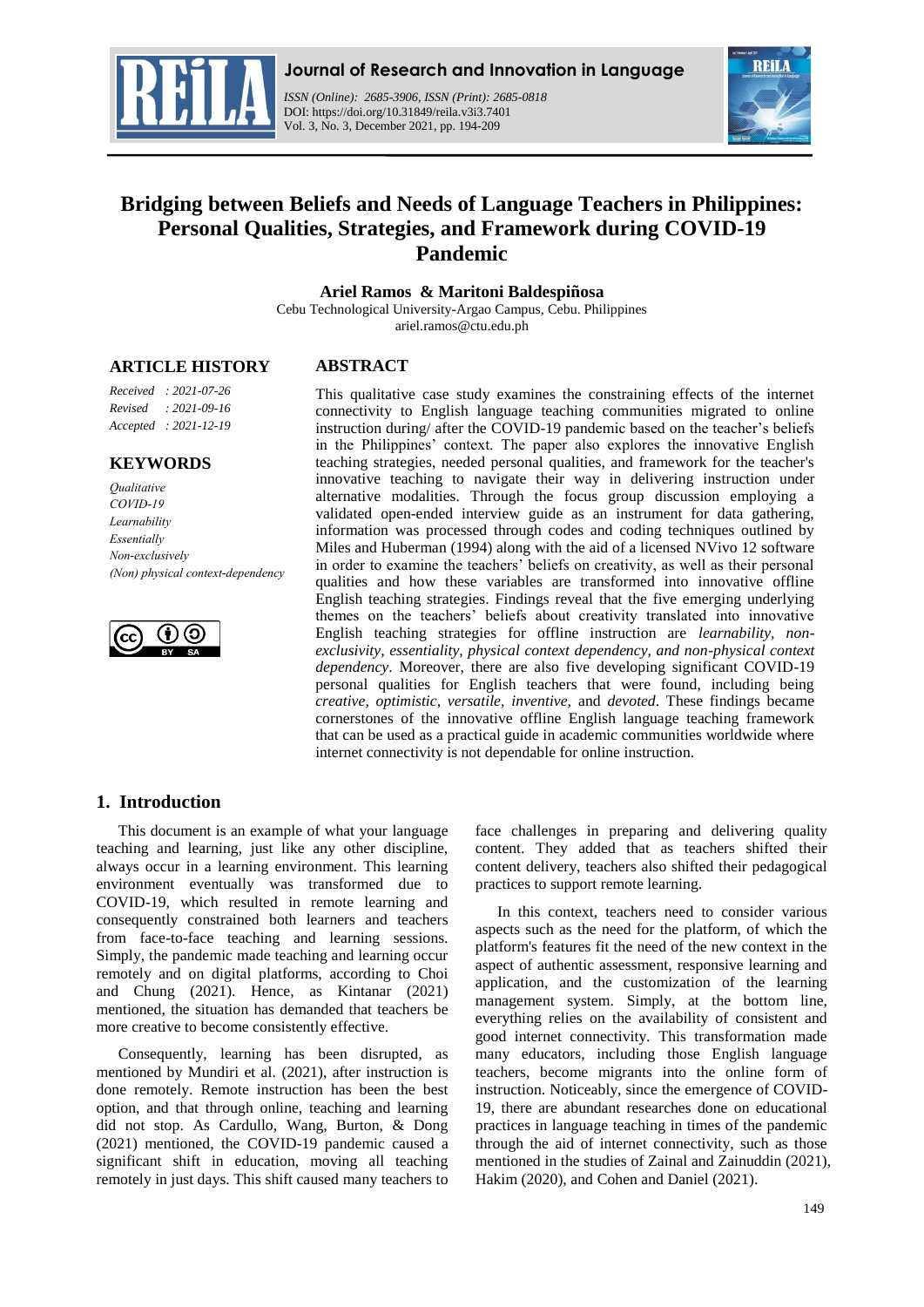However, it is also noticeable that there is a need to explore more areas where instructional delivery is possible in the absence of internet connectivity or poor connectivity, specifically in the context of English language teaching. This is because when English language teaching is heavily dependent on online modality, an existing disadvantage is also evident among those in academic communities without the opportunity to have online connectivity. But through the discovery of offline educational practices in English language teaching, it can be used as benchmarks in academic communities across the world where internet connectivity is an issue.

During the COVID-19 pandemic, online learning has become the norm for higher educational institutions in many countries, including the Philippines (Navarro et al., 2021). Consequently, this resulted in new teaching and learning experience (Diab and Elgash, 2020), which is also expected to meet with difficulties in transition. According to Zuhairi et al. (2020), in their investigation on the implementation of quality assurance systems for open and distance learning in the Philippines, Indonesia, and Pakistan, they pointed out that there are constraints for those students who have limited access to new technology and online services. Hence, similarly, in the case of English language teaching in the Philippines, given the fact that learning English as a second language already has problems that need to be addressed to ultimately provide the corresponding appropriate solution. As Ramos (2021) said, this situation has been magnified as instruction heavily shifted on online modality, making it incontestable that inequality in education emerges between those who have and those who do not have access to the internet connection.

Nevertheless, this gap of inequality, more in particular in English language teaching, can be possibly bridged through the teachers' beliefs on the concept of creativity in the context of offline instructional delivery. Both beliefs and creativity dynamically play a critical role in the case of instructional delivery for the English language. On the one hand, belief can be viewed as the foundation of human action of which, according to Kirsch (2004), it is either a precondition or a result of something such as religious actions, as observed in his study. An individual, for example, may eat something being offered because of his belief that it does not bring any harm to him, or a person may avoid attending an invitation because of a belief that the invitation will only bring him to trouble. The same is true for a language learner who defies all odds to make sure of learning the language concepts due to a belief that learning the language will provide a greater edge in the quest for success in life. Hence, the performance of an individual on a certain concept is dependent on belief in it.

On the other hand, the concept of creativity, according to Amabile, as cited by Al-Ababneh (2020), is defined as the production of a novel, right ideas in any realm of human activity, from science to the arts, to education, to business, to everyday life; thus, the ideas have to be new and appropriate to the opportunity or problem presented. In this case, creativity requires the capacity to be divergent in thinking, as contended by Robinson (2011). Hence it is through being divergent that an individual will result in the creation of something original in whatever context there is. Furthermore, something original in this case does not limit to something that has never existed before. Since according to Mikdashi (1999), creativity can be creating something new, combining existing things to create something new, and improving or changing things to create something new for a different context.

In the present academic context, COVID-19 has undeniably re-shaped the type of educational approach in the world. However, in countries where communities are linked by meaningful internet connectivity, the technology has greatly helped in bridging the gap for the educational needs in the current situation as classes shifted into online learning or through remote instruction across online modalities powered by the internet connectivity such as the case of higher education in Romania as reported by Coman, Tiru, Mesesan-Schmitz, Stanciu and Bularca (2020) where higher education has shifted to online teaching and learning due to the effect of the coronavirus pandemic. On the other hand, due to lack of preparation time, teacher and student isolation, and the need for effective pedagogical approaches in China, Ronghuai, Ahmed, Ting-Wen, Zhang, Fabio, & Burgos (2020) reported that open educational resources (OER) were used to overcome the problem. They added that courses or lessons were built around OER and that open education practices (OEP) were done to keep the students motivated and engaged during the long period of online learning.

Indisputably the internet has played a critical role in helping to propel education in the world devastated by the pandemic and where people are placed in isolation, quarantines, and community lockdowns. However, in developing countries like the Philippines, where farflung communities are still inaccessible by internet connectivity, a great amount of effort is needed to make this type of solution more effective. As reported by Bueno and Pacis (2020) on CNN, as COVID-19 forces life to move online, there are also Filipinos left behind because not everyone in the Philippines is connected to the internet and that there is no inclusivity in the absence of interconnectivity in education.

This presents a challenge for teachers as to how the lessons' teaching is continued without being disrupted by community quarantines and lockdowns issued by the government to minimize the spread of COVID-19. Indeed, the circumstances push harder for Filipino teachers in rural areas where learners are isolated and unreachable by internet connectivity; thus, it calls for resourcefulness to survive in the educational landscape tested by the pandemic.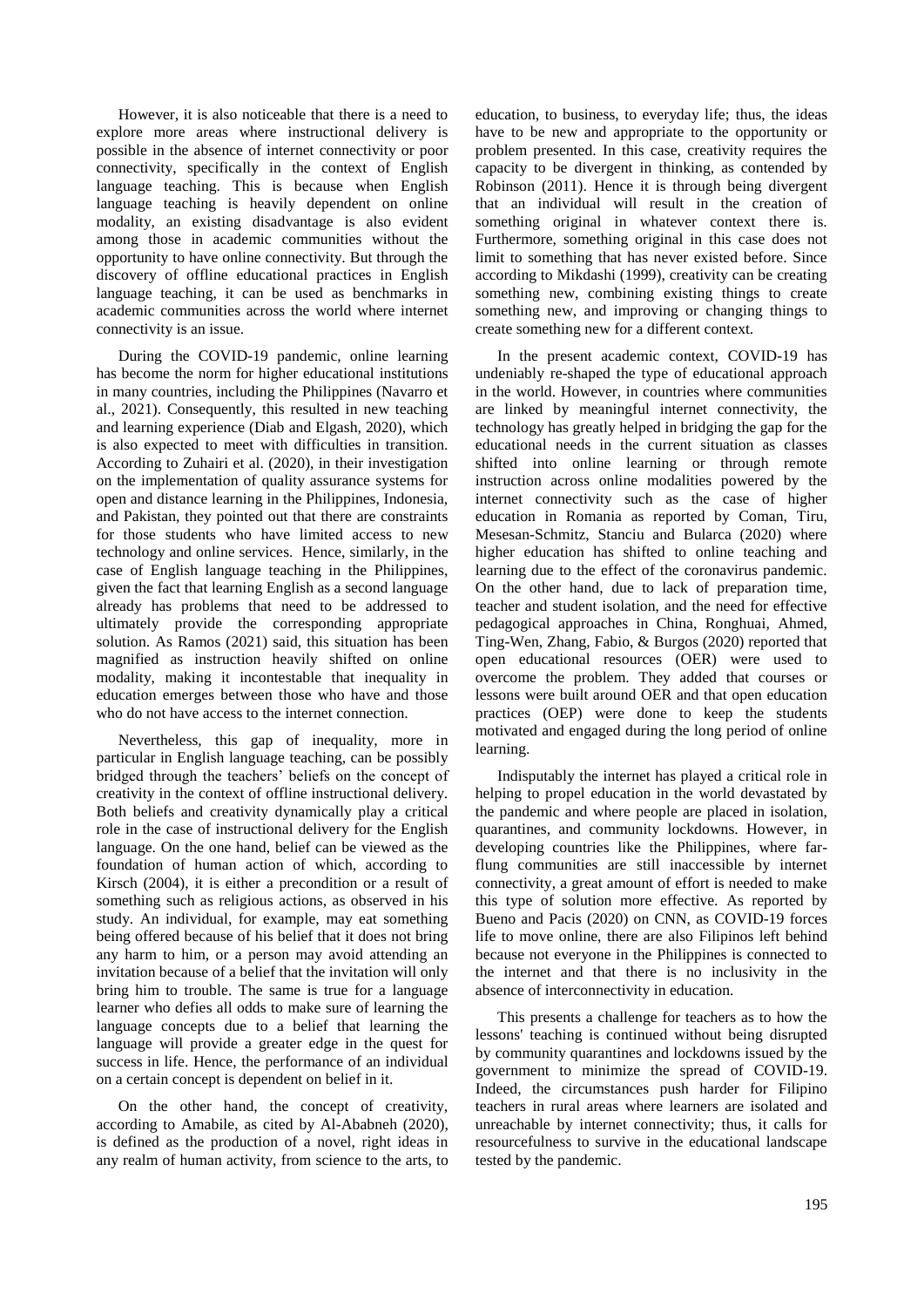According to Wright (2016), creativity is at times stimulated by adversity. Meaning to say, a person's ingenuity and critical thinking are pushed to their limit out of the ordinary box of ideas when time demands it. Hence, this study determined the beliefs on creativity in teaching the English language to learners in an offline instructional modality in the context of the Philippines and find out how their beliefs are translated into innovative strategies during offline teaching of the English language as well as identification of their personal qualities that are considered crucial in bridging the gap of inequality through the creation of an innovative offline English teaching instructional delivery framework that is suitable in the context of communities with no internet connectivity. This is because, while there are abundant researches on educational practices done in times of the pandemic through the aid of internet connectivity, it is also noticeable that there is a need to explore more on areas where instructional delivery is possible in the absence of internet connectivity specifically in the context of language teaching.

Therefore, in this study, it is contended that if the beliefs on creativity in teaching the English language as well as the concepts on how these beliefs are translated into innovative strategies along with the personal qualities of offline English teachers are determined, an innovative offline English language teaching framework can be made for instructional delivery of the English language in communities with no internet connectivity and that it can be used to bridge the gap of inequality in education.

# **2. Method**

A qualitative case study was conducted at Carcar City Division in Cebu, Philippines. This Division of the Department of Education is known for its competitive performances across the Philippines. Hence, like all other Divisions, the Carcar City Division also continued to deliver instruction to its learners. This was done primarily through the aid of online instruction. Carcar City Division comprises the identified and manageable number of schools spread across flat and mountainous terrain in the city's boundaries. Moreover, while internet connectivity is available in flatlands, a considerable number of schools, as well as the student population residing in the mountainous and remote areas, have limited access to internet connectivity, making it a significant issue in the delivery of instruction that greatly relies on the internet.

There were twenty elementary teachers as participants in the study. The data were taken during the first six months of the school year 2020-2021. The participants were selected based on the inclusion criteria such as (a) being an English teacher in the elementary at Carcar City Division, (b) currently in active service even in the pandemic, (c) at least five years in service, and (d) does not rely on the online modality in instructional delivery due to inaccessibility of internet or

poor internet connectivity either in the teacher's workplace or in the learners' area. In addition, the data were gathered through an interview guide validated by three identified experts, who are tenured professors in the Graduate School of Cebu Technological University and are trained by the Asian Qualitative Research Association.

The focus group discussion was done along with the key informant interview to extensively gather information. This is in consonance with Kasperiuniene (2018) in her qualitative study in which interviews were also conducted to find out the collective creativity of the participants. Participants were interviewed both as a group and individually. This was done for two reasons. The first is to see if there are consistencies in their responses. The second is to see the collective themes from their responses.

There were two main transcriptions coming out from the interviews, one from the Focus Group Discussion and the other from the Key Informant Interview. These transcripts were subjected to the analytical processes outlined by Miles and Huberman (1994). These include (a) data reduction, (b) data display, and conclusion drawing and verification. Before the application of the analytical processes, these transcripts were tagged for identification.

In the data reduction stage, the analysis is guided by the principles of selectivity as data were carefully singled out for description. Along with this is the careful use of critical thinking by combining deductive and inductive analysis. The deductive analysis was done, anchoring on the problems raised. Therefore, content words, phrases, statements were located based on the problem being asked. In the inductive analysis, the selection of other data to be highlighted was based on the idea that there could be emerging and related concepts that support the study.

Hence, the initial categorizations were shaped by the pre-established study questions yet were verified by the emerging concepts found in the raw data. In addition, the process of data reduction focused on extracting the participants' beliefs on creativity in teaching, how these beliefs are translated into innovative teaching strategies and the needed qualities that the teachers should possess.

Under the data display stage, the focus shifted on providing an organized, compressed assembly of information that permits the drawing of a conclusion. Hence, in this stage, additional higher-order categories, also known as themes, emerge from the data, and it goes beyond those first discovered during the initial data reduction process. This stage used constant comparison as outlined by Glaser and Strauss (1967), which is considered an intellectually disciplined process of comparing and contrasting across instances to establish significant patterns. After which, further questioning and refinement of these patterns followed as part of an ongoing analytic process.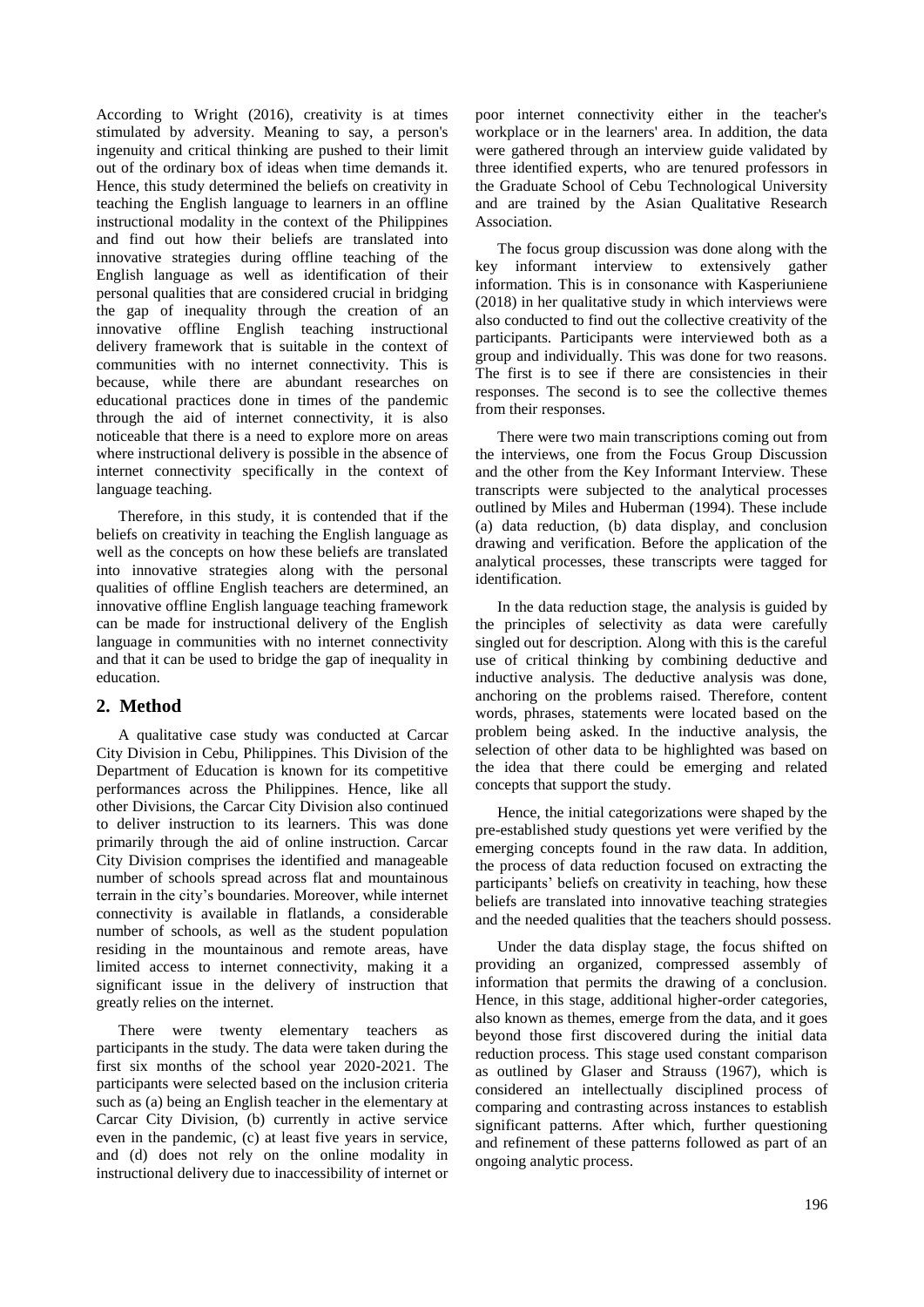Lastly, the drawing of the conclusion and verification stage involved stepping back to consider what the analysed data meant and assessing for possible implications in relation to the questions provided. Verification is linked to drawing a conclusion, which entails revisiting data as many times as necessary to cross-check the emergent conclusions.

Moreover, to check the results of the manually processed data following the Miles and Huberman concepts for qualitative data analysis, the NVivo 12 software was used to verify the results. Initially, the transcribed data from the interviews were imported to the software as a new project. These data were arranged accordingly in specific folders for easy identification. Moreover, the coding begins by opening a file and turning on the coding stripes. From here, the nodes are created based on the pre-established questions. This process allows the researcher to identify easily the raw statement covered under the established nodes. Ultimately these nodes are used as the basis for the deduced emerging thematic concepts. Hence, the generated results through the use of NVivo 12 software were compared with the manually generated results following the Miles and Huberman techniques.

Considering the parallelism of the emerging themes both from the manual and auto-generated data, in the end, the analysed data were used as a basis in crafting the innovative offline English teaching framework that can be helpful for teachers around the world who are also experiencing the same situation.

Ethical considerations were also taken significance in the conduct of the study. The participants were protected from bodily and ideological distress, injury, and risk that may occur from joining the study. Moreover, no research procedures caused serious or lasting harm to the participants, and full voluntary consent was obtained from each participant. Any indications of inconvenience that came about because of the time devoured in answering the questions, the study was expected to be stopped as explained to the participants until they feel better and become ready to continue responding to the rest of the questions.

# **3. Findings and Discussion**

The study investigated these questions: (1) What are the beliefs about creativity by the English teachers? (2) How are these beliefs translated into innovative strategies in teaching offline the English language? (3) What personal qualities are crucial for innovative offline English teaching? (4) What innovative offline English language teaching framework can be made that is suitable in the context of communities in the world that are unreachable by internet connectivity?

Eventually, findings reveal five common themes of beliefs that emerged in the study both through the use of the Miles and Huberman framework and NVivo 12 analysis, as shown in Table 3.1. Moreover, the teachers translate these beliefs into innovative offline teaching strategies in teaching the English language. Furthermore, a set of qualities emerged to be significantly valuable as the translation process continued. This is because these qualities fuel the teachers to push the boundaries in teaching the English language during the covid- 19 pandemic.

# **3.1 Emerging Themes of Teachers' Beliefs on Creativity**

The succeeding table shows the summary and parallelism of results from Miles and Huberman's analytical framework and through the computer-aided analysis using Nvivo12. The common themes extracted are learnability, non-exclusivity, essentiality, physical context dependency, and non-physical context dependency.

Calderon (2019) reported that according to Fishbein and Ajzen, beliefs serve to guide the decision to perform or not perform a behaviour. Hence, in this study, it is through beliefs that teachers were fuelled to exhibit actions beyond what is expected from them. This is through the use of creativity, which, according to Sternberg and Chowkase (2021), is the formulation of an idea that is both novel and useful with respect to the audience. Accordingly, the interaction of belief and creativity drove them for an innovative performance to continue instructional delivery amidst the existence of the COVID-19 pandemic. An idea in line with Luthans is that creativity is a combination of solutions by individuals or groups in a new way (Hosseini, 2001).

Hence, the five underlying themes of teachers' beliefs on creativity in teaching the English language include learnability, essentiality, non-exclusivity, physical context- dependency, and non-physical context- dependency. In general, these interrelated beliefs are crucial as they shape the concepts and perspectives of the English teachers in their way of using and developing creativity in the English language teaching and learning process that greatly affect the potential academic performance of the learners.

Learnability is the teachers' belief that creativity can be taught, learned, or even restrained. This is best exemplified in the lines that "creativity can be developed," "it can die down when not nurtured properly," "the teacher is crucial for the development of creativity" [Participants, B, D, F, and M]. This shows that teachers have the knowledge that they themselves can possibly develop, improve, unleash or discover their creative potential and that this knowledge is vital in their creativity. This fact aligns with Mazhar and Muhammad (2018), stating that knowledge management and creativity have a positive relationship. This is because it is through knowledge of both the teaching process or pedagogy and content to be taught that the teacher, in this case, may be able to explore more possibilities since, as stated by Ramos (2021) that both their content knowledge and pedagogical skills are essential along the way in transmitting concepts.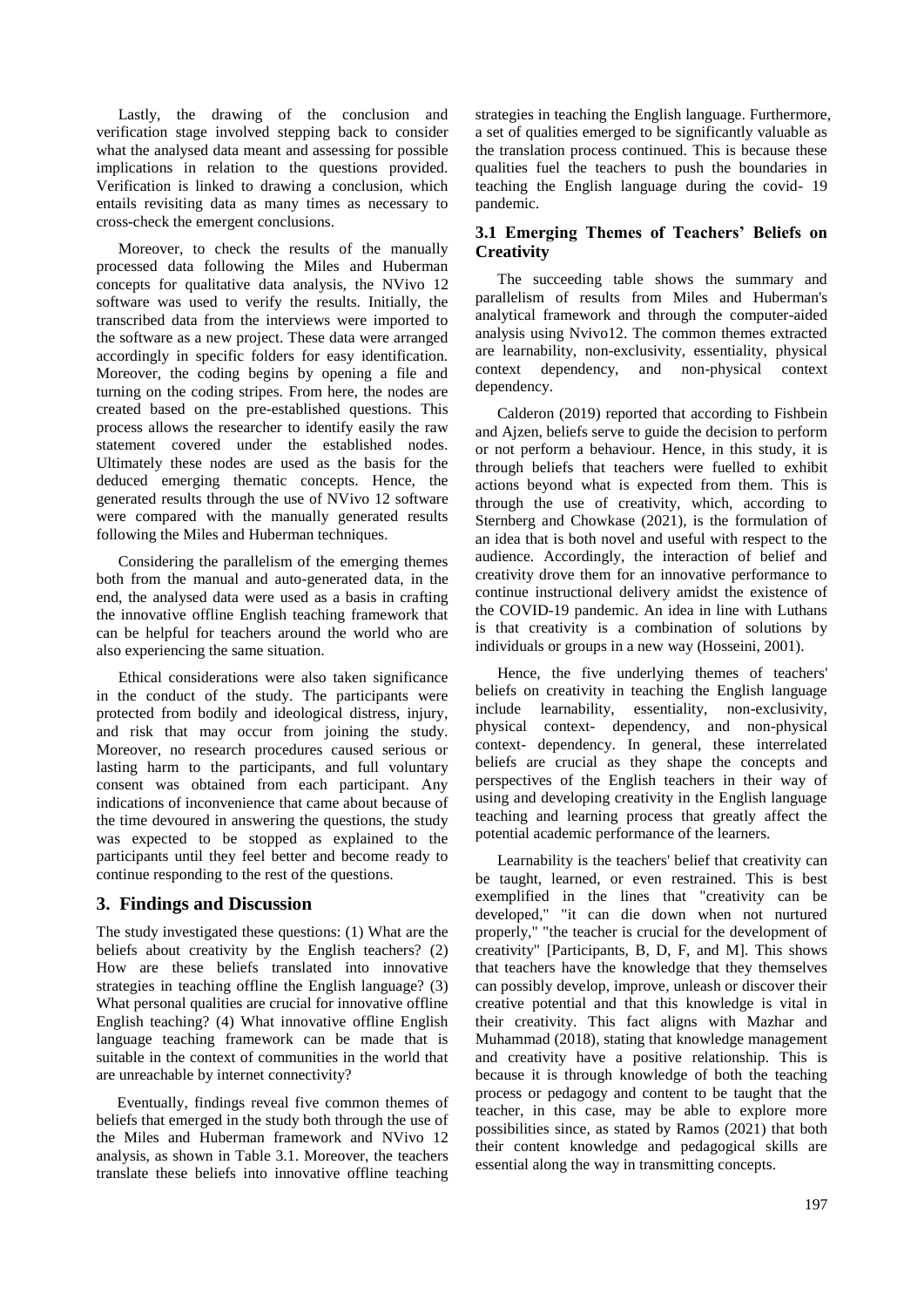Moreover, the same concept holds true for their learners. Meaning to say, teachers believe that their learners' creativity can also be learned. However, it is crucial for the teachers first to learn how to be creative, considering that they are expected be guide the learners in the process later on. Along with that, Barak (2013) mentioned that creative thought is accessible to almost everyone, and creativity can be learned and enhanced in many ways. This means that aside from the fact that it is possible for people to become creative, there are several possibilities in terms of how a person's creativity can be developed.

| Table 3.1 Comparison of Emerging Themes |  |
|-----------------------------------------|--|
|-----------------------------------------|--|

|           | Themes and Core Ideas through Miles and<br><b>Huberman Framework</b>                                                                                                                                                                                                                                                                                                             |                                                        | Common<br><b>Themes</b>               | Themes and Ideas through NVivo 12<br><b>Analysis</b> |                                                                                                                                                             |
|-----------|----------------------------------------------------------------------------------------------------------------------------------------------------------------------------------------------------------------------------------------------------------------------------------------------------------------------------------------------------------------------------------|--------------------------------------------------------|---------------------------------------|------------------------------------------------------|-------------------------------------------------------------------------------------------------------------------------------------------------------------|
|           | <b>Core Ideas</b>                                                                                                                                                                                                                                                                                                                                                                | <b>Themes</b>                                          |                                       | <b>Themes</b>                                        | <b>Core Ideas</b>                                                                                                                                           |
|           | Creativity can be developed<br>It can die down when not<br>nurtured properly                                                                                                                                                                                                                                                                                                     | Can be<br>understood                                   | Learnability                          | Comprehensible                                       | • Teachable<br>• Developed<br>• Die down (if not<br>nurtured)<br>• Development                                                                              |
|           | Teachers can be creative, and<br>so as their students<br>Creativity has no gender<br>Economic status sometimes<br>cannot stop everyone to be<br>creative                                                                                                                                                                                                                         | Can be<br>possessed by<br>everyone                     | Non-exclusivity                       | Universal                                            | • Teachers and<br>students can be<br>creative<br>• Creativity is<br>genderless<br>• Anyone can be<br>creative                                               |
| $\bullet$ | Creativity helps, especially<br>during this pandemic<br>Creativity gives hope to find<br>alternatives in teaching<br>constrained by covid-19<br>Creativity is like the blood<br>that provides life to those who<br>are still navigating in the new<br>normal academic setting                                                                                                    | Is critical for<br>learning                            | <b>Essentiality</b>                   | Necessary                                            | • Useful in teaching<br>• Helpful in learning<br>• In demand for<br>innovation                                                                              |
|           | The physical environment<br>matters in being creative<br>because it sometimes limits us<br>in what we do due to lack of<br>availability of resources or<br>colleagues persuading us to<br>stick to what is already there<br>The setting hinders at some<br>point our creativity due to<br>several reasons, including<br>noise and other interruptions<br>in our thinking process | Is affected<br>by the<br>environment                   | <b>Physical context</b><br>dependency | Environment<br>vulnerability                         | • Unconducive<br>learning space<br>• Limited physical<br>resources<br>• Noisy learning<br>environment<br>• Unsupportive<br>people around the<br>environment |
| ٠         | The concept of mediocrity, if<br>embraced, can limit the<br>development of creativity<br>When superiors die to age and<br>getting more comfortable with<br>the old practices sometimes<br>push us to stay at the same<br>level of thinking                                                                                                                                       | Is affected<br>by values,<br>beliefs, and<br>practices | Non-physical<br>context<br>dependency | Practice reliant                                     | • Settlement for<br>mediocrity<br>• Minimum only<br>concept                                                                                                 |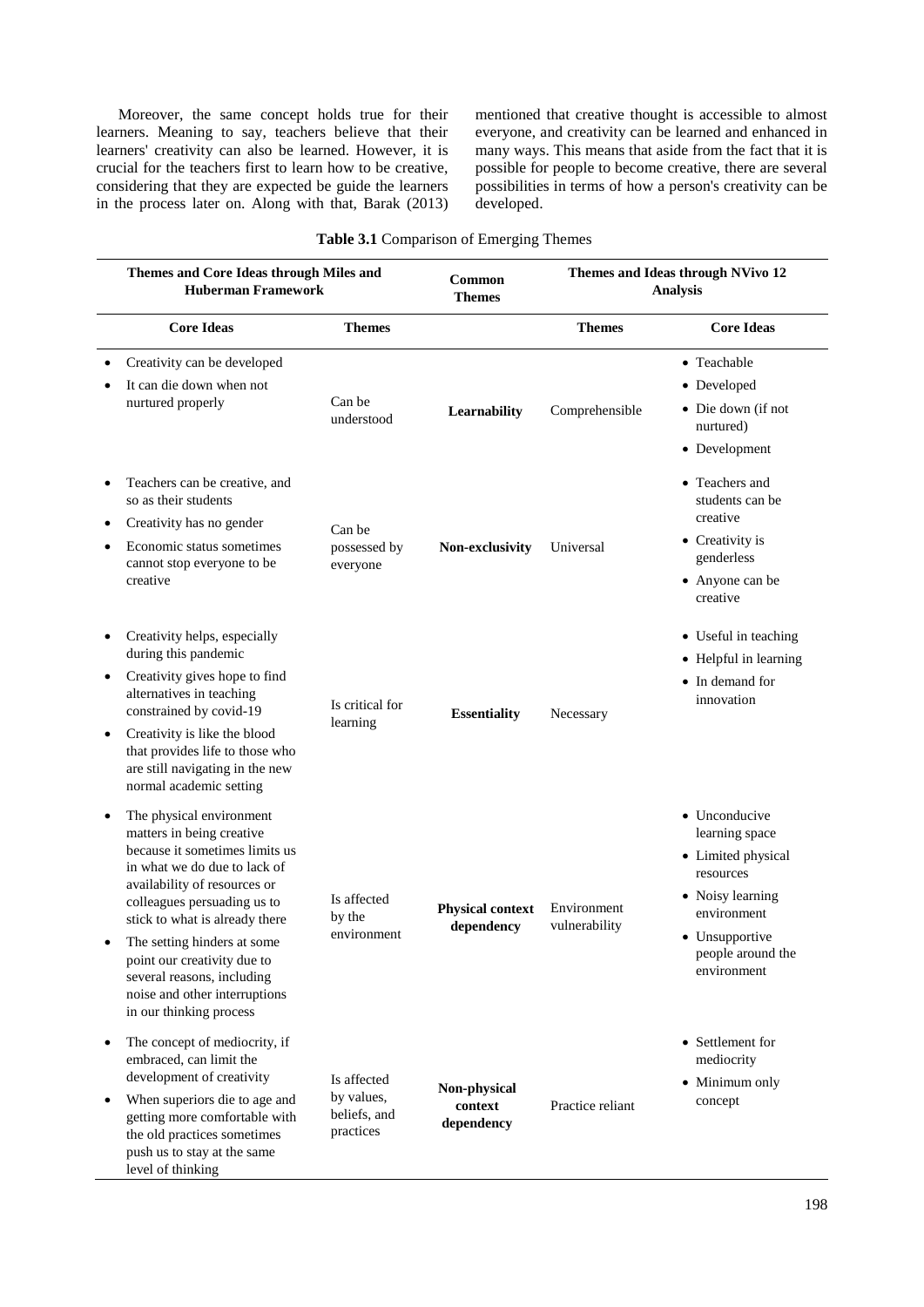In addition, Walsh, Anders, & Hancock (2013) stated that some of the essentials in developing creativity include understanding and attitude towards creativity as well as the environment itself where it is developed. Thus, clear comprehension of creativity along with the right attitude in the precise context can lead to a growth of one's creativity, and as long as the person possesses this understanding and qualities, creativity will be like a renewable resource that can always be tapped anytime like a process that can be taught as mentioned by Smith (2019).

This means that creativity exists in each person, and the only thing needed is the right stimulus for creativity to come out, grow, and become more useful. It is in this belief that the English teacher's role as facilitator becomes vital and significant for the failure to guide the learner may lead to restraining his creativity, thereby wasting a potentially renewable resource since, according to Tran, Ho, Mackenzie, and Kim (2017) found that lack of guidance for teachers in terms of how to prepare, implement and assess a lesson which aims to develop students' creativity and how to assess students' creativity were major challenges that limited successful teaching of creativity.

Non-exclusivity is the teachers' belief that all people can be creative regardless of the different variables in life. In some of the responses under this theme, the teachers collectively say that "teachers can be creative and so as their students," "creativity has no gender," "economic status sometimes cannot stop everyone to be creative" [Participants, H, M, K, L, T, and B].

These facts are supported by Cremin and Barnes (2015), stating that creativity is not confined to special people or particular arts-based activities, nor is it an undisciplined play. It brings the idea that even in an English language classroom, creative potentials are already present and only wait for the right stimulus to unleash it and because creativity is not restricted to people with distinct capability, this means that even the teacher or the learner from the most remote community can be creative too.

This concept is also supported by Barak (2013) when stating that creative thought is accessible to almost everyone. So, while almost everyone can gain contact with creative thought, some may fail because of their failure to go beyond the ordinary. However, if guided appropriately by creative individuals, they too have the chance to experience the same. As Chaturvedi and Dasgupta (2011) put it, everyone is creative. In this case, it only needs to put all the variables at the right and exact perspective to make it work.

Hence, both teachers and learners are creative in their own way, depending only on the available context. But, needless to say, in an educative process

where teachers are expected to have more knowledge, they must possess the creativity to guide their learners in developing creativity in the entire academic journey, as pointed out by Tran, Ho, Mackenzie, and Kim (2017). In this case, then, teachers who are expectedly creative in nature must first find a way to be creative in order to share their experiences with their learners.

Essentiality is the teachers' belief that creativity is crucial and that knowledge about it is also needed. In the study, some of the teachers' answers under this theme such as those given by teachers are "creativity helps especially during this pandemic," "creativity gives hope to find alternatives in teaching constrained by COVID-19", "creativity is like blood that provides life to those who are still navigating in the new normal academic setting." [Participants, A, C, P, S, T, E, K, and O].

Hence, these responses are supported by Mull (2019 on the fact that in the classroom, creativity is required. It is through creativity, such as in the case of assessing learners in class, that the diverse types of learners are catered and accommodated. This is why, according to Luetkemeyer, Adams, Davis, Redmond, and Hash (2021) that people at present have embarked on a journey to infuse creativity in professional practice.

Moreover, creative delivery of instruction also stimulates learners and motivates them to participate in the learning process since there will be more chances that their needs are addressed, and their desires are given attention. Through the creativity of the English language teacher, the full delivery of the lesson and the achievement of the targeted outcomes originally aligned by the institution will be accomplished.

The failure for the teacher to utilize the full potential of creativity as a classroom tool may also cascade down to a society of citizens whose thinking is only confined to the limits of the usual box of ideas. Saebø, McCammon, & O'Farrell (2007) contended that it is necessary to build creative capacity both in students and in teachers as individual learners, if educational transformation is education so that it fosters creativity. Hence, creativity's critical role is undeniably found. This is because, as argued by Ferrari, Cachia, and Punie (2009), both creativity and innovation in education are not just opportunities but a necessity.

In addition, this theme is supported by Primi and Wechsler (2018) when they contended that creativity along with innovation had been highlighted as essential skills for the 21st century, especially if we consider that both skills can promote human potential by eliciting positive aspects of the individual. Thus, creativity is indispensable in the 21st century. In line with this, it is crucial for every English teacher to possess knowledge of creativity in order to guide the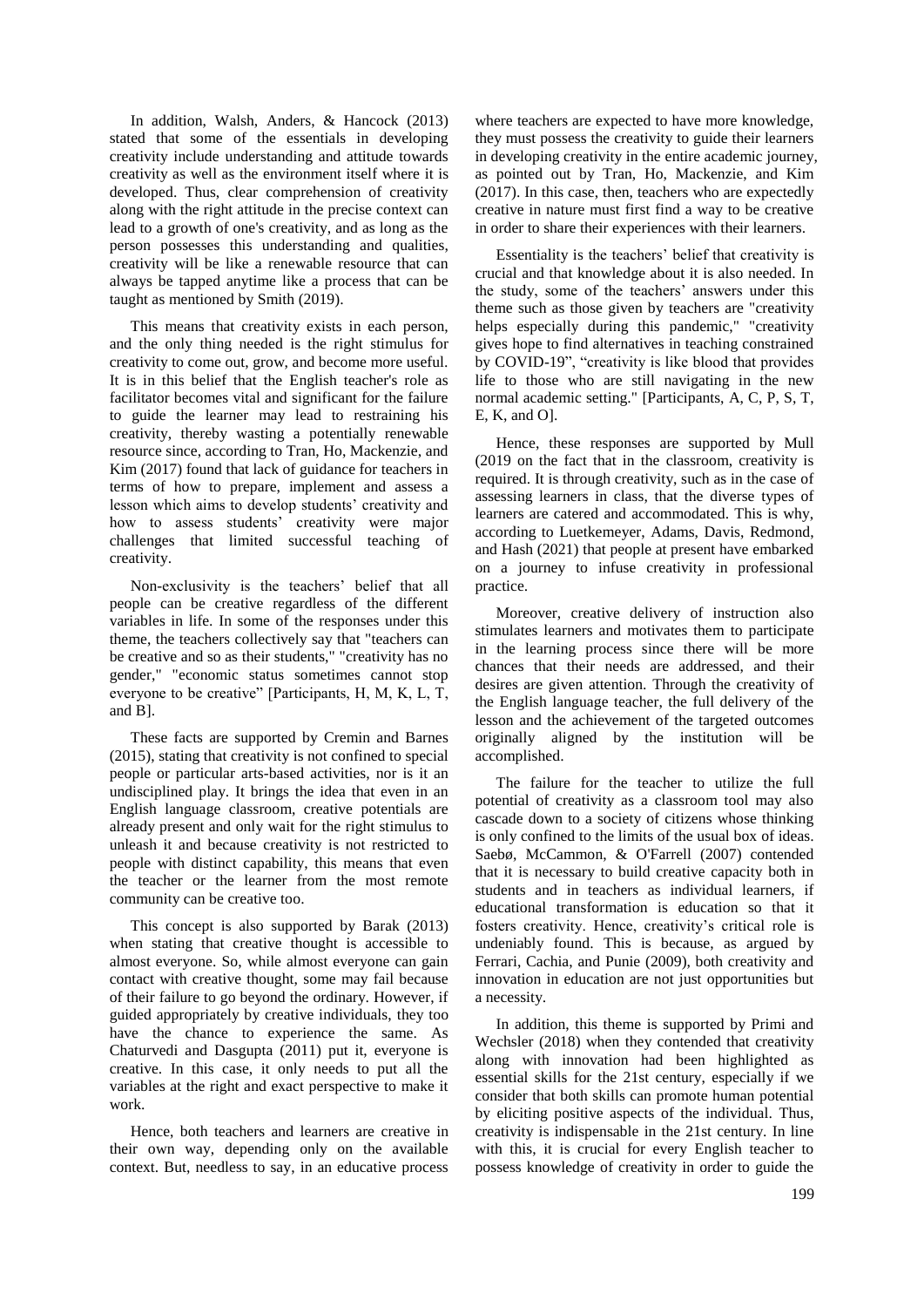language learners in the classroom and push their creativity to greater heights. It is through the English teachers' knowledge on creativity that serves essential for them to hone and also develop their learners' creativity in the context of language learning.

Physical Context-dependency is the teachers' belief that the development of creativity is also connected to the substantial part of the physical setting, such as the English teacher and the classroom itself. In their responses, synonymously told that "the physical environment matters in being creative because it sometimes limits us in what we do due to lack of availability of resources or colleagues persuading us to stick to what is already there," "the setting hinders at some point our creativity due to several reasons including noise and other interruptions in our thinking process." [Participant, C, F, N, P, T, and F].

As pointed out by Kinloch (2005), democratizing classrooms helps develop consciousness and develop various ways of dealing with different situations. This means that, in general, the classroom should become an environment for teachers and learners to freely express themselves without fear or constraints as embodied in the concept of psychological safety since it serves as a foundation for effective learning. This is because when people feel safe and comfortable, they are more open to development and negotiating change. This safe environment or climate perception is regarded as a precondition or prerequisite for creativity and performance (Lateef, 2020).

This idea is also in line with UNESCO's concept, of which both Kampylis and Berki (2014) stated that creativity could be nurtured in the educational context. In order to nurture creative thinking in students effectively, teachers must re-think schooling and reflect on how new educational futures could be outlined by re-examining what students learn, how they learn, where they learn, when they learn, whom they learn with and for whom and why they learn. Through the English teacher's physical presence in the classroom, (s)he can steer the environment in an academic context that promotes the unleashing of learners' creativity through the English teacher's exemplification in every activity being done in the class.

Non-Physical Context-dependency is the teachers' belief that the development of creativity is also dependent on the intangible factors in the setting such as the subject, standards, policies, practices, and even culture. In the study, some responses under this theme coming from teachers include "the concept of mediocrity if embraced can limit the development of creativity," "when superiors due to age and getting comfortable of what were commonly practiced sometimes push us to stay at the same level of thinking." [Participants, G, L, Q, S, A, R, C, T and M].

Consonant with this, according to Saebø, McCammon, & O'Farrell (2007), creativity is a state of mind in which all of our intelligence are working together. It involves seeing, drinking, and innovating. Although it is often found in the creative arts, creativity can be demonstrated in any subject at school or in any aspect of life. In addition, Kampylis and Berki (2014) posited that creativity could not be taught directly, but educational practice can provide the means, opportunities, and a fertile environment for the creative mind to flourish. This means that creativity has a greater chance to flourish through consistent, continuous practice guided by the standards and policies in the academic context. Such as in the case when the subject being taught can be used as a platform by the teacher to promote the development of creativity. Kampylis and Berki (2014) added that creativity is not only a privilege of the arts or people associated with the arts. Creative thinking can also be fostered and demonstrated in all school subjects and curriculum areas. Even trivial subjectspecific content can nurture creativity in students, provided that the pedagogical approach allows for the expression of creative thinking and imagination.

# **3.2 Transforming Beliefs about Creativity into Innovative Strategies in Offline English Language Teaching**

The emerging themes of beliefs prove that there is a presence of creativity in the English language classroom as it is expressly found in the intangible views of the teachers entrusted to facilitate the learners in learning the English language. Moreover, these beliefs, along with the pressing need to teach the English language in a remote learning context caused by the COVID-19 pandemic, have propelled the teachers to transform them into tangible practices that bridged the teaching gap due to the inaccessibility of internet connectivity. Equipped by the idea that the ultimate goal of teaching the English language is to allow learners not only to memorize grammatical rules but also to eventually transform them into communicators of the language, these English teachers have used their beliefs as foundational cornerstones to make sure that the teaching of the English language in the Philippines, despite the intermittent problems on technology, the expected learning outcomes originally set in the K-12 curriculum are still met.

This study revealed these innovative offline strategies in order for the English teachers to go on with their instructional delivery despite the inevitable fact that the pandemic has obviously cut them off from the usual way of teaching their learners. Stimulated by the existing need as challenged by the COVID-19 pandemic, the English teachers innovatively made and adopted strategies both in the context of the teaching and learning process.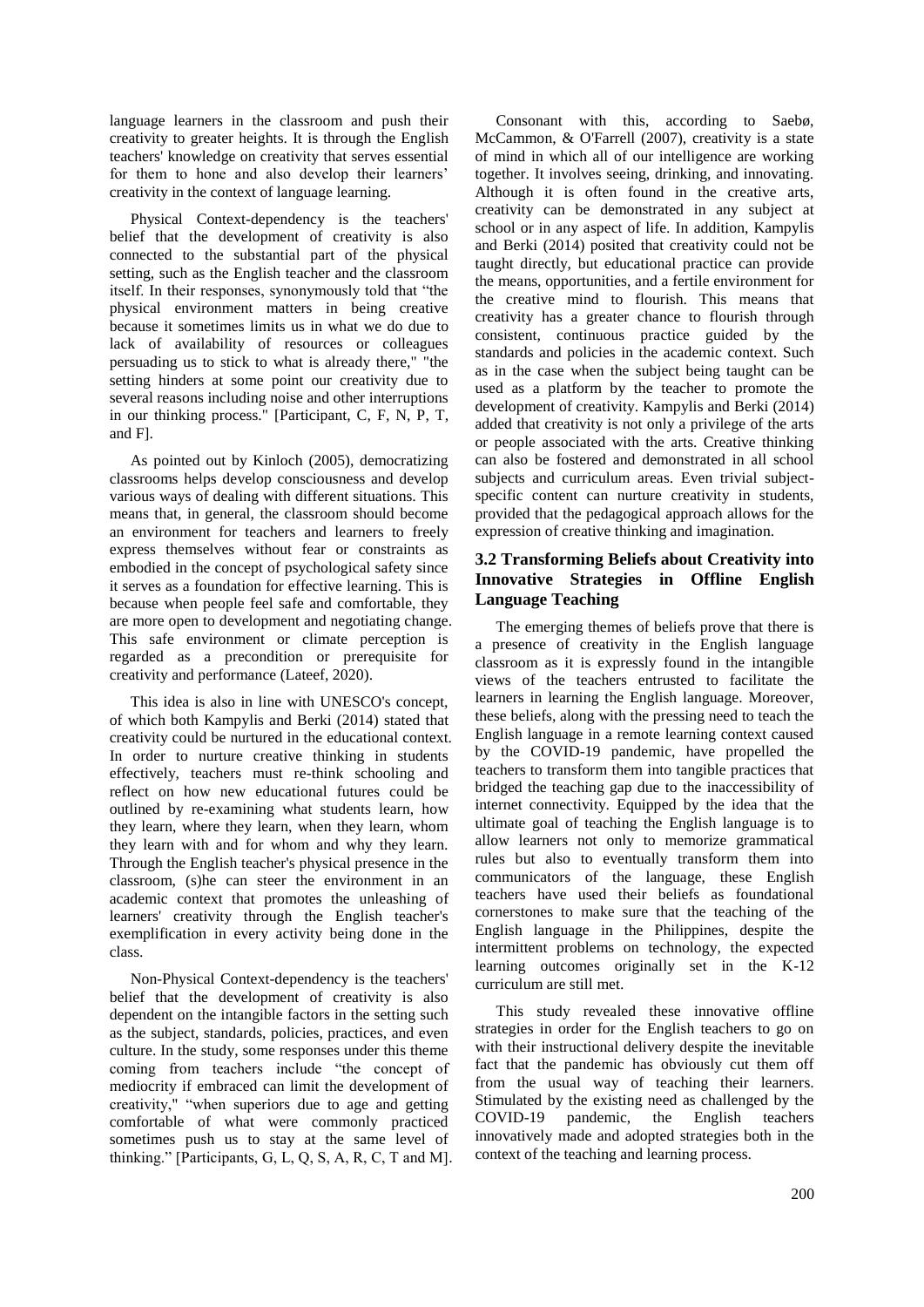The COVID-19 pandemic resulted in it being mandatory on practically a global scale to implement online distance learning across almost every level and type of educational institution. Today, the vast majority of educational institutions worldwide consider online emergency remote teaching as one of the most effective teaching strategies employed in response to the global education crisis caused by the pandemic, as reported by Karakose (2021).

Along with this, table 3.2 shows that due to the pressing needs in the education of which the context has been affected both by the COVID-19 pandemic and the absence of internet connectivity in some areas

of the learners, the English teachers were able to translate their beliefs on creativity into innovative strategies for continuous offline instructional delivery.

Because creative thought is accessible to almost everyone and creativity can be learned and enhanced in many ways Barak (2013), the English teachers, after equipping themselves with the appropriate knowledge, re-invented, innovated, and modified their ways and practices in order to adapt to the new normal academic setting. The absence of internet connectivity did not stop them from continuously delivering their lessons and teaching their learners the English language.

| No             | <b>Themes of Beliefs</b><br>about Creativity | <b>Core Ideas</b>                                                                                                                                                                                             |  |  |  |
|----------------|----------------------------------------------|---------------------------------------------------------------------------------------------------------------------------------------------------------------------------------------------------------------|--|--|--|
| 1              | Learnability                                 | Initially searched for knowledge and information from all possible sources in order to<br>deliver instruction through offline modality,                                                                       |  |  |  |
|                |                                              | Carefully determined learning outcomes across necessary competencies in learning<br>$\bullet$<br>the English language as the basis for offline instructional delivery.                                        |  |  |  |
| 2              | Non-exclusivity                              | Patiently crafted and printed instructional materials into printed modules and recorded<br>video lessons giving emphasis on the vital communication competencies in learning<br>the English language.         |  |  |  |
|                |                                              | Cautiously contextualized printed modules and recorded video lessons based on<br>٠<br>acquired knowledge about creativity in order to also improve learners' originality in<br>learning the English language. |  |  |  |
| 3              | Essentiality                                 | Painstakingly included creative lessons in the crafted and reviewed creative offline<br>instructional materials for inclusive learning.                                                                       |  |  |  |
|                |                                              | Cooperatively working and sharing ideas to come up with viable and realistic<br>instructional materials and successful instructional delivery.                                                                |  |  |  |
|                | Physical Context-<br>Dependency              | Creatively transform classrooms into new normal working stations such as re-<br>٠<br>positioning tools and equipment to effectively produce the deliverables while<br>considering existing health protocols.  |  |  |  |
| $\overline{4}$ |                                              | Instantly made classrooms into recording stations for the crafting of recorded video<br>lessons.                                                                                                              |  |  |  |
|                |                                              | Carefully made an inventory of available resources to be used to produce vital<br>$\bullet$<br>instructional materials for offline instruction.                                                               |  |  |  |
|                |                                              | Strategically created learning centres in small groups as a point of distribution,<br>٠<br>collection, and feedbacking with parents and guardians.                                                            |  |  |  |
| 5              | Non-Physical<br>Context-Dependency           | Tolerantly adjusted the time frame for the completion and submission of printed<br>materials.                                                                                                                 |  |  |  |
|                |                                              | Carefully crafted new policies for distribution and collection of offline instructional<br>$\bullet$<br>materials as well as dialogues with concerned parents and guardians.                                  |  |  |  |

**Table 3.2** Innovative offline strategies for ELT from creativity beliefs

According to Zhou (2020) as education has changed dramatically, with the distinctive rise of elearning, whereby teaching is undertaken remotely and on digital platforms. But due to internet problems, from physically discussing lessons directly to their learners, teachers turned out to be actors or actresses in their pre-recorded videos of their lessons, and they have utilized the production of pre-recorded videos as instructional materials and sent them directly to their learners coupled with printed lessons to augment selfdirected learning.

In some cases, the radio station is also used as a helpful instructional medium for learners whose locations are in remote areas. This is in line with the idea that many scholarly studies have established the importance of radio-based instruction in student learning and development and argue for the need for a participatory approach to knowledge sharing and dissemination with the help of new media, as pointed out by Ibrahim and Mishra (2016). Along with this, teachers turned out to be radio artists as well in utilizing their voices and guided by their lesson plans in order to transmit their lessons to the most remote areas where internet connectivity is a problem.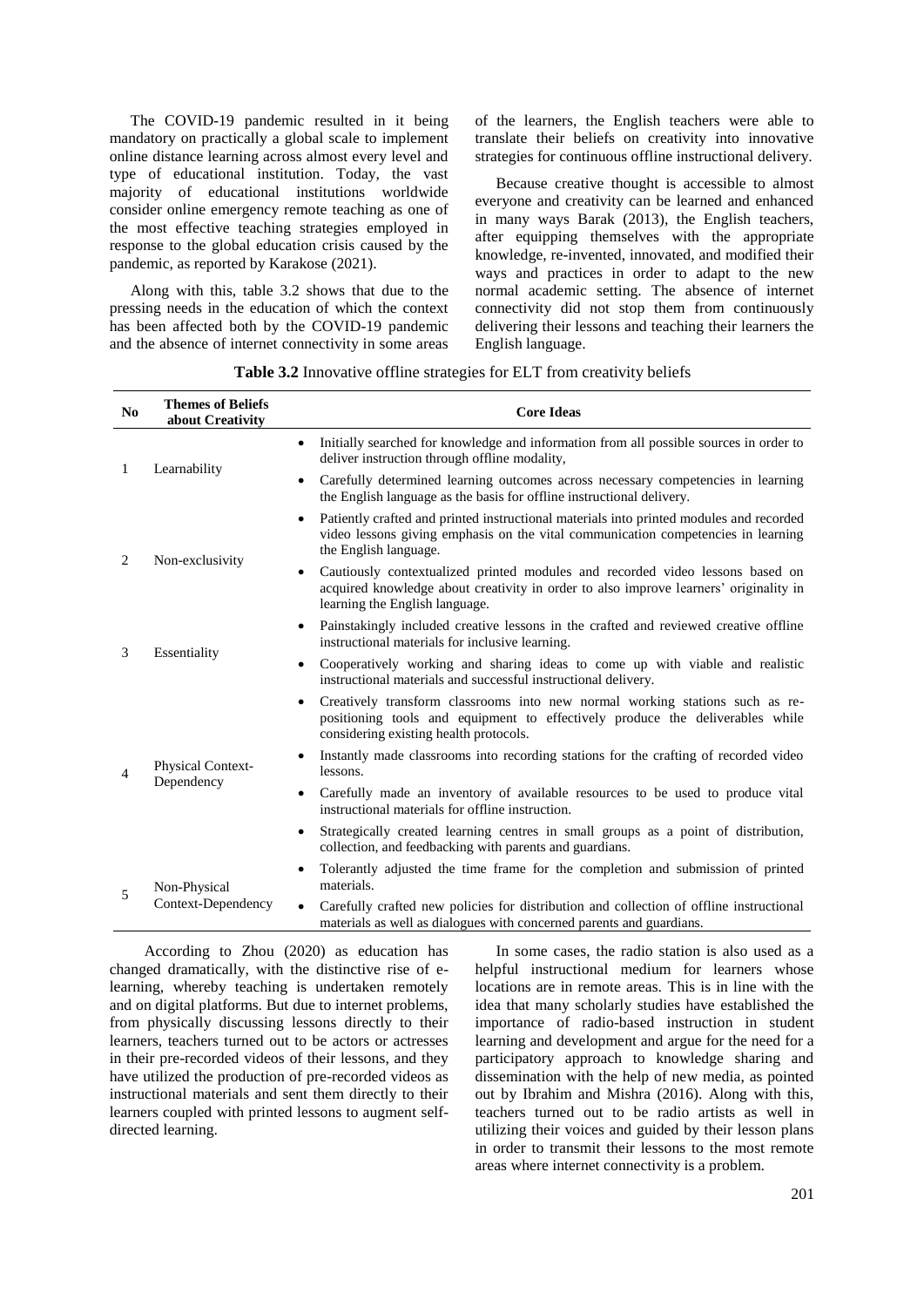In addition, from discussing lessons in big groups, the teachers found ways of innovatively transmitting knowledge through support groups from the families of the learners. The teachers made sure that there were no learners left behind. This is because, as pointed out by Muneer (2021), education is a powerful social instrument, and a pivotal factor that has tremendous potential to change the life patterns of humans in all segments, and that family support group is considered crucial.

Hence, in partnership with parents, instructional materials were not only delivered through various media but as well as contextualized to meet the demands and familiarity of the learners who will be remotely learning based on their own pace. This is in line with the concept of Kampylis and Berki (2014) that creativity can be learned more if teachers continually promote it through all school subjects, create well-designed learning spaces, increase the use of open-ended questions, allow learners to engage in meaningful and authentic activities, and practice collaboration.

Through the belief that everyone can be creative regardless of the different variables in life and that creativity is not confined to special people or particular arts-based activities, nor it is an undisciplined play (Cremin and Barnes, 2015), the teachers went out of the box in their new ways of teaching the English language. On the part of the teachers, regardless of their age or years in teaching, they really have exerted effort of innovating teaching the English language because they believe that they too can learn how to be creative all for the benefit of their learners. Notably, the teachers exerted effort on identifying the needs of their learners prior to crafting instructional materials both in print and recorded videos since understanding learners is crucial in the academic setting (Bock, Zmud, Kim and Lee, 2005). Thus, they also considered offline individualized instruction to meet the diverse needs of learners and as well as gathered learners' environmental background for suitability of the offline instructional materials such as printed modules and recorded videos. On the part of the learners, they were identified by the teachers depending on their capacity to perform and learn, then individualized materials for self-paced instruction were used to make sure that there would be learning of the English language along the way. This was done in agreement with the fact that the analysis of the learners involved in the context is an indispensable part of an educational setting, according to Jabbarifar and Elhambakhsh (2012).

Furthermore, as these teachers focused on how to embrace the new normal academic setting, it led them to seek more new information and knowledge about the issue and have activated their sense of creativity to respond to the pressing need of their profession for the benefit of their learners. This is because, according to

Bock, Zmud, Kim, and Lee (2005), the capacity to be creative and innovative depends on the knowledge like those shared that takes place within and across the workplace.

This shows that the elements of belief and proper attitude expected of a teacher yielded better outcomes as these teachers have opened up their minds and have accepted the fact that the old can never be part of the new normal academic setting, which therefore requires them to be adaptive in order to consistently produce quality outcomes in teaching the English language. Hence, the teachers painstakingly included creative lessons in the crafted and reviewed creative offline instructional materials for inclusive learning and cooperatively worked and shared ideas to come up with viable and realistic instructional materials and successful instructional delivery. Through their quest for a more organized offline instructional delivery, as stated by Kaplan (2019), the student may meet the learning targets.

Indeed, this act of the teachers is a manifestation that creativity is a key competence for sustainability. Hence, without it, according to Ocetkiewicz (2021), the sustainable development paradigm may not be feasible since creativity allows a person like these teachers to search for ways of sustainable management of natural resources, alternative resolutions to problems, and effectively use them.

Moreover, since the development of creativity is also dependent on the tangible part of the physical setting, such as the English teacher and the classroom itself, the teachers also creatively re-structured themselves and their classrooms. Thus, the school's transformation as an educational context and the classroom specifically into a place where learners have every opportunity to practice and exhibit their creativity, as mentioned by Kampylis and Berki (2014), is a requirement that every teacher should do. In this case, the teachers projected a more positive and friendlier image to the learners considering the idea that the COVID-19 pandemic has already discouraged the learners from continuing learning because of the new setting. In fact, Chi-chung, Cheung, and Kentman (2021) reported that students using the DL method performed at a significantly lower level than students learning via the conventional approach.

English teachers have transformed the physical classroom into new normal working stations such as re-positioning of tools and equipment to effectively produce the deliverables while considering existing health protocols, making classrooms into recording studios for the crafting of recorded video lessons, conducting an inventory of available resources to be used for the production of vital instructional materials for offline instruction, and created learning centres in small groups as a point of distribution, collection and feedbacking with parents and guardians.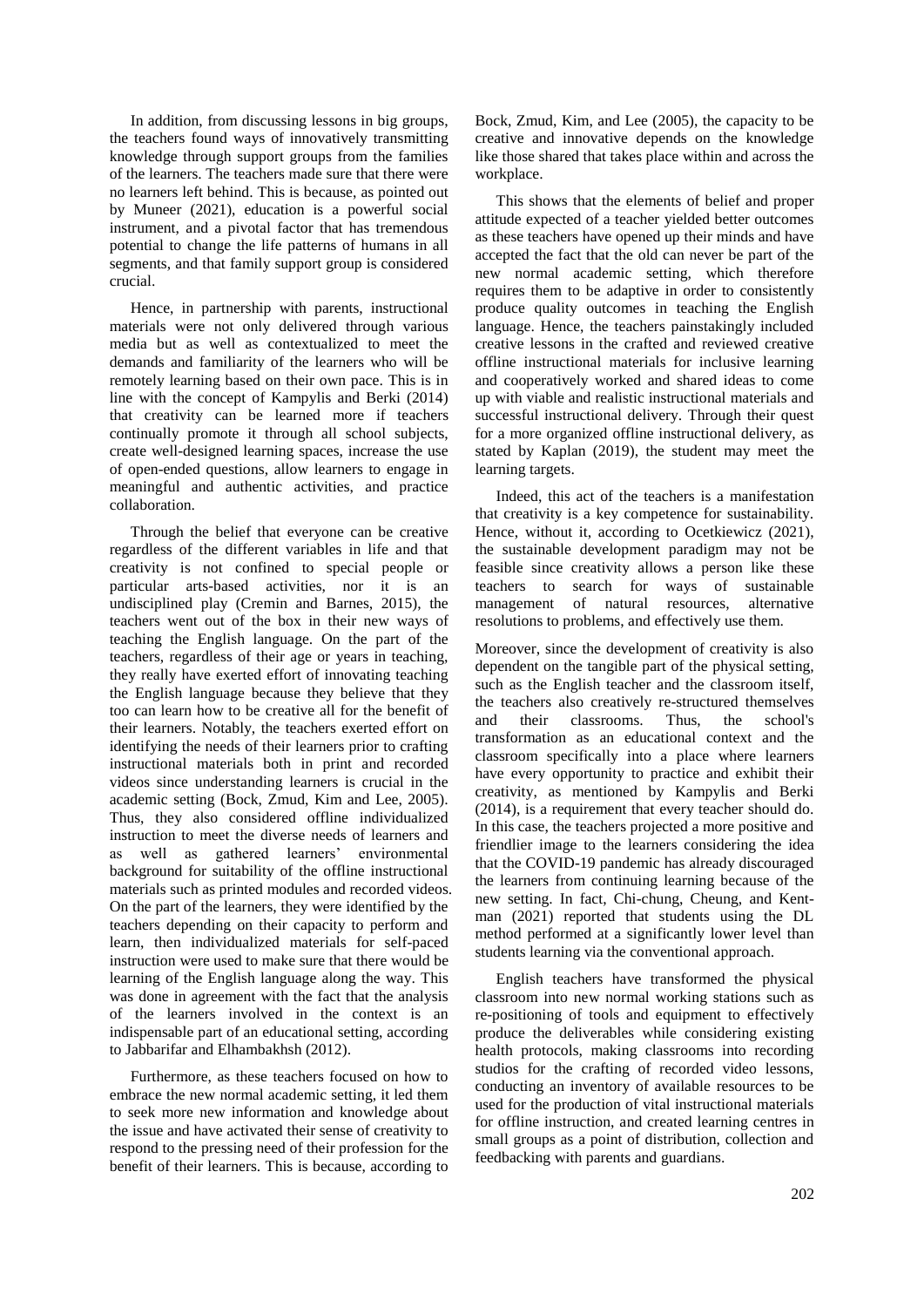Kampylis and Berki (2014) added that educational practice could provide the means, opportunities, and a fertile environment for the creative mind to flourish. In this case, the teaching and learning process has totally evolved from physically synchronous to virtually synchronous or offline asynchronous in the absence of internet connectivity, along with teachers' important value of tolerance. According to Lysenko, Shtefan, and Kholodniak, education also needs the promotion of national and universal values such as tolerance, especially in the rapid transformation like during the pandemic.

In this case, as a consequence of the pandemic, this resulted in new teaching and learning experience (Diab and Elgash, 2020); hence the teachers promoted tolerance by adjusting the time frame for completion and submission of printed instructional materials and carefully crafted new policies for distribution and collection of offline instructional materials as well as dialogues with concerned parents and guardians. Hence, when teaching is in an unprecedented way (Rao, 2013), learners were given a wider degree of freedom to work on modularized lessons at their own pace. Teachers are extending the maximum amount of tolerance on reviewing responses, providing timely and sensible feedback to ensure that expected outcomes are met.

## **3.3 The Covid Personal Qualities of Offline English Language Teachers**

Teaching always requires a lot of positive qualities for an individual to remain in love with it through the period of time. Much more positive qualities are needed by the teachers, especially when times are tested by the pandemic resulting in the new landscape of teaching and learning in a different type of normal.

The study revealed that since the pandemic made its hardest blow on the academic community, those who were greatly affected were not those who still have the opportunity to immediately connect virtually through the presence of internet connectivity in their communities. Rather, those who greatly felt the impact of the pandemic came from rural areas where they are left with the option to leave the concept of utilization of the internet due to its absence in the community and therefore must find alternative offline solutions that will help in the task of teaching and making sure every learner is never left behind and that hopefully help in giving the comprehension skills that are needed for every learner transformed into a valuable asset in the country as mentioned by Boltron and Ramos (2021).

In Figure 3.1, the emerging themes showing the five personal qualities of offline teachers of English, including the concept of the need to be creative, optimistic, versatile, inventive, and devoted, collectively known as COVID, are presented. In addition, the core ideas associated with each theme are presented accordingly. Teachers, in this case, demonstrated the creative quality as they sought to find better and more suitable solutions in their context without simply allowing themselves to get jammed in the already devastated academic community caused by the COVID-19 pandemic.



**Figure 3.1** COVID personal qualities needed for innovative offline English teaching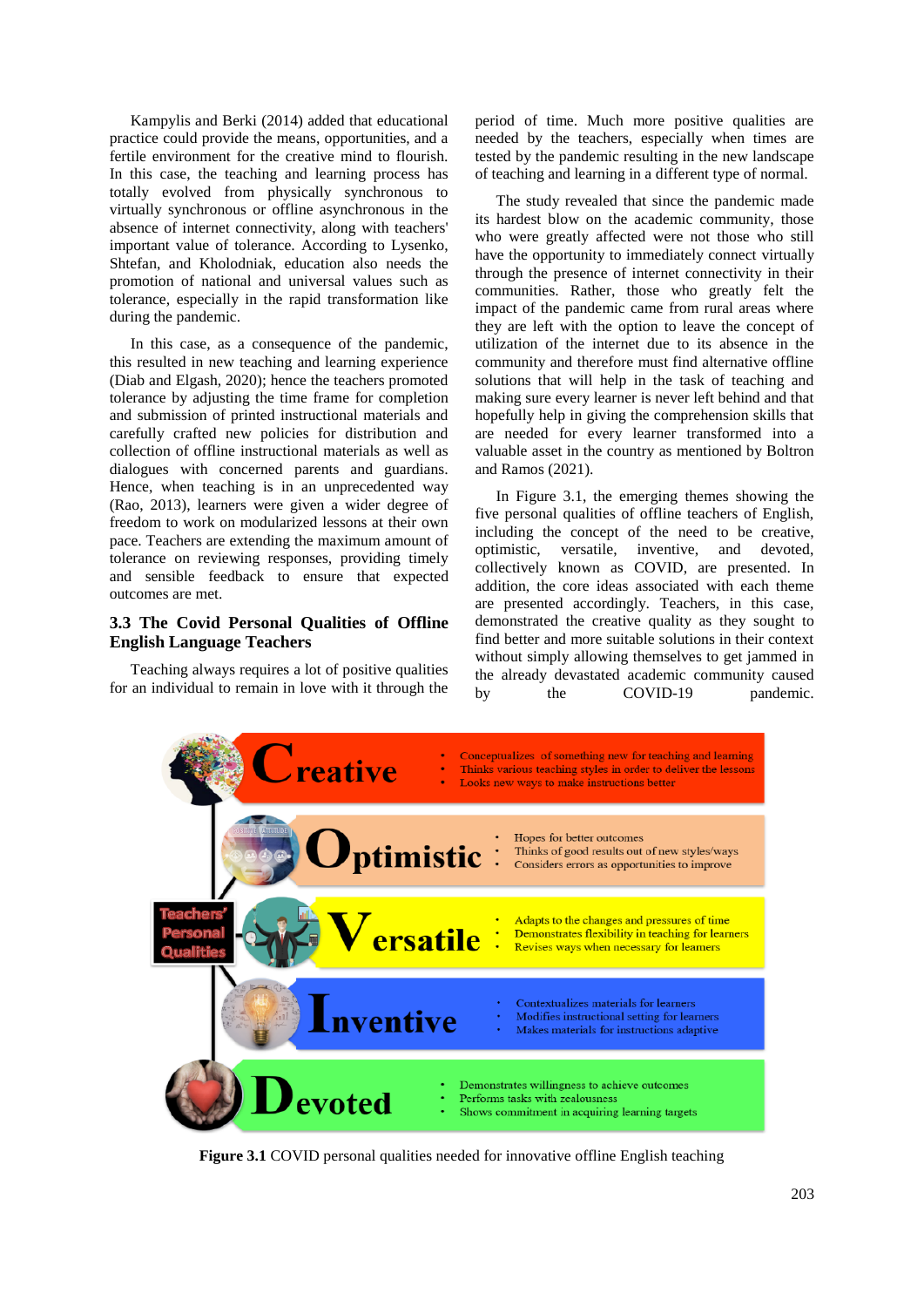Instead, they managed to navigate themselves along a very narrow way of instructional delivery of which options are constrained by both the pandemic and the absence of internet connectivity with the ultimate goal only of making sure that knowledge is transferred and competencies are developed. Two crucial factors have shifted due to the pandemic. First, pedagogical adaptations have proven to be pivotal as traditional in-person lectures do not translate to a remote learning environment. No matter the type of channel used (radio, TV, mobile, online platforms, etc.), teachers need to adapt their practices and be creative to keep students engaged as every household has become a classroom - more often than not without an environment that supports learning. Second, the pandemic has recalibrated how teachers divide their time between teaching, engaging with students, and administrative tasks. In Brazil, according to a survey conducted by Instituto Peninsula, 83% of teachers did not consider being prepared to teach remotely, 67% were anxious, 38% felt tired, and less than 10% were happy or satisfied. The pandemic has highlighted the need for flexibility and more time for student-teacher interactions.

The teachers' creative quality paved the way to bridge the instructional delivery gap brought by the non-physical educational setting as the government banned physical contact for learners to minimize the spread of the virus. The teachers' creative mindset opened new ways and opportunities to craft strategies to meet ends as the Department of Education required. The experience of high stress and negative affect can diminish teachers' creative resources—their creative beliefs, affect, thinking, and behaviours (Anderson, 2020).

Creativity is a critical part of sustaining the joy of work. In fact, on the whole, recent college graduates care more about being creative in their job than getting a high salary (National Association of Colleges and Employers, 2014). The fundamental yearning for creativity in people relates to a need for agency and autonomy in personal and professional life (Bandura, 2006). These needs are no less powerful for educators than other professionals, and they are likely key conditions for joy in the classroom. Simply put, teachers today, especially during the global pandemic crisis, seek support and permission to be agentic and creative in their work, which may play a role in mitigating stress and enhancing well-being during crises.

An individual's creative action results, in part, from holding a creative growth mindset and approaching failures as opportunities (Amabile et al., 1996; Hass et al., 2016) and from feeling selfefficacious and agentic about one's potential to be creative (Karwowski and Beghetto, 2018). Emphasizing openness to mistakes and improvement, a creative growth mindset likely relates to teachers' attitude and affect when facing uncertainty.

Creative growth is only possible if individuals are open to vulnerability and are willing to take risks, especially when facing uncertainty—a central component to the creative process (Amabile, 2017). The focus of this current study is the links between teachers' creative beliefs and affect, the support for creativity in their school, their overall well-being, and their capacity to adapt to challenging circumstances.

Moreover, their optimistic quality provided them the courage and strength to look for alternative ways for instructional delivery. Teachers simply did not stop due to the challenges met along the way. Instead, they tried to modify ways to blend in the context of the learning environment that the COVID-19 pandemic has plagued. As optimists, they recognize reality constraints and aspire to probable outcomes. They see the path to success as full of twists and turns. Teaching students about optimism help see unpleasant events as learning opportunities. Optimism has been defined as an emotionally intelligent attitude that provides a person with the strength to persist throughout life (Goleman, 1995). Optimistic managers have done better on performance measures, including decision-making and interpersonal tasks, according to research by Straw & Bassade (1993). The influence of optimism on education has just begun to be studied, and the field demands more work (Coleman & Willower, 1996).

The teachers also became versatile as they adapted to the demands of time. Their persistence to find better options to produce the outcomes and develop the competencies of their learners have motivated them to suit themselves in the present academic context, simply making them flexible in teaching. In which according to Pinquart and Schwinger (2021), being versatile or flexible is important in the realization of inclusive education.

The approach goes beyond providing low-tech materials: it gives information on how to access learning programs, ensures students access paperbased learning materials and includes home visits to monitor distance learning activities. They provide weekly paper-based resources to students and meet them weekly to provide their marked worksheets and issue new ones for the week ahead.

In addition, they were also inventive due to their being creative. They mix and match all available materials and strategies to make sure that they will be able to continue on their pace of teaching the English language. According to Van den Berg and Cocky Fortuin- van (2019), inventive teachers, along with their being wise and bold, dare to begin the search for meaning with students and, in that process, learn to engage with students in a more flexible and natural manner. Hence, this is the case of the participants of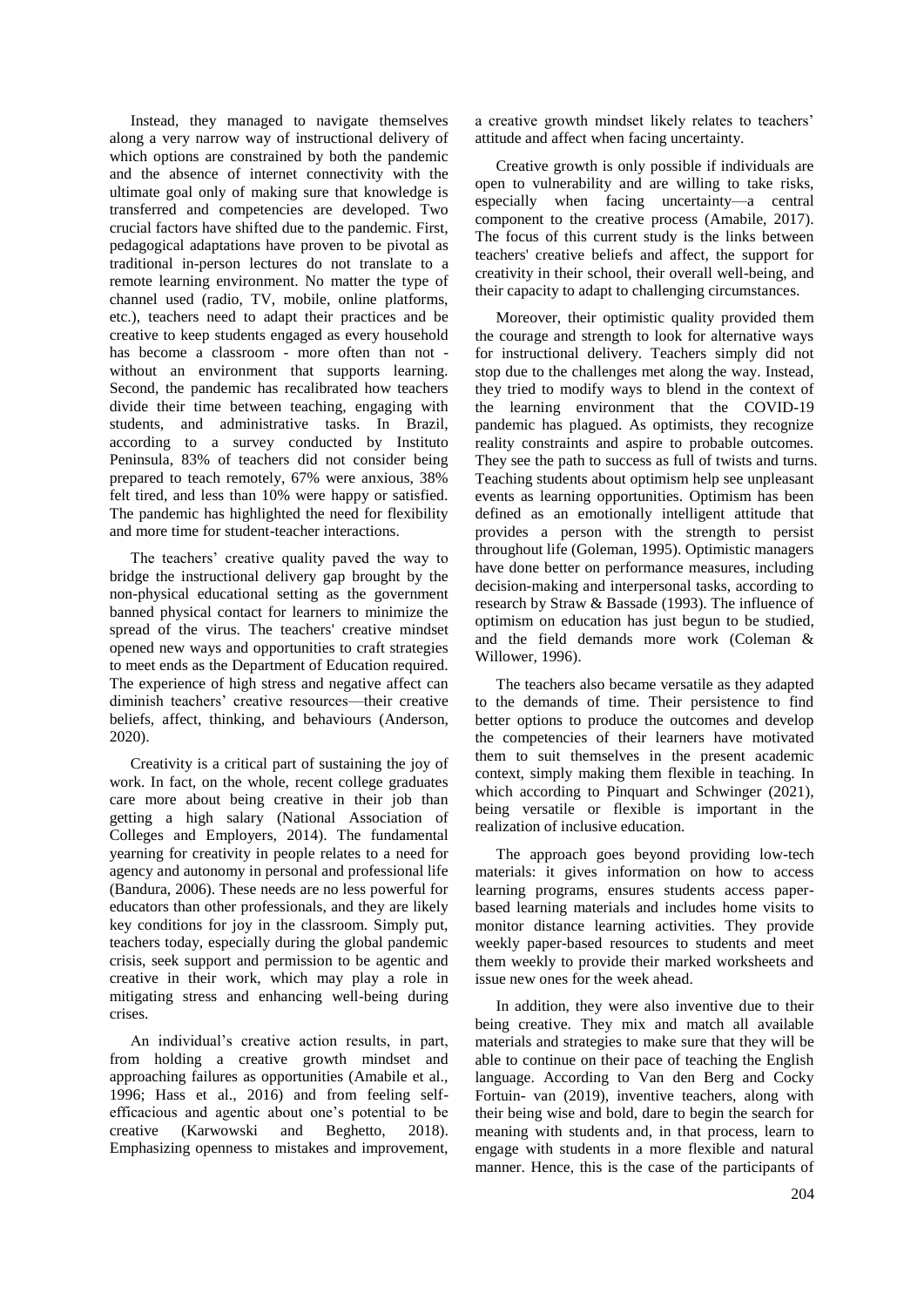the study that resulted in their continuous quest for learning meanings of concepts outlined in the curriculum.

Finally, there is devoted has led them to sustain and persevere no matter what the obstacles were along the way. While it is undeniable that they have come themselves out of their own comfort zones, they continued to stay and were obedient to their sworn promise in the teaching profession, which effectively made them survive in one of the most difficult times in the history of education. As observed, devotion is one of the personality traits that a teacher should have.

Devotion is defined as giving up one's own interests for anything sought or for the sake of an end, giving up one's own personal wishes, aspirations, and desires. (Bakırcıoğlu, 2014; Türk Dil Kurumu, 2017). Monroe (2002) asserts that devotion refers to acting for the sake of others. Engaged with people who are biological, psychological, and sociocultural beings, a teacher should be compassionate, devoted, tolerant, and patient towards people (Helvacı, 2016).

Teaching requires characteristics like altruism, tolerance, continuous self-renewal, fulfilling the profession with love as well as field knowledge and professional knowledge (Girgin & Baysal, 2005). According to Burns and Carpenter (2008), ineffective and successful schools, teachers should continue to work diligently against the challenges they experience in order to be more useful for their students and to

achieve the school's goals more effectively and rapidly. Similarly, as for contributing to their schools, it is crucial that teachers act with the team's spirit and with the consciousness of being "we" and work voluntarily in devotion and sacrifice beyond what is expected of them (Bogler & Somech, 2005).

# **3.4 Innovative Offline English Language Teaching Framework**

Greatly challenged by the pandemic, as leaders in the academic community persistently pushed for nonstop learning despite the effect of the community quarantines, non-physical classes, and limited by the ultimate absence of internet connectivity in some communities of the learners, inequality is clearly emerging on the side of those who are totally disconnected. To bridge this gap and be true to the mandate that no learner should be left behind in this case, in the context of learning the English language, an innovative offline English language teaching framework is created. The framework shows that through the transformation of beliefs on being creative, ELT teachers' pedagogical knowledge and competencies can be useful in the innovation of practical and functional strategies that are adapted and suitable to the needs of the current educational context. Moreover, this concept will only sustain if and when ELT teachers possess and value the critical role of five qualities which are known here as covid personal qualities.



**Figure 3.2** Innovative Offline English Language Teaching Framework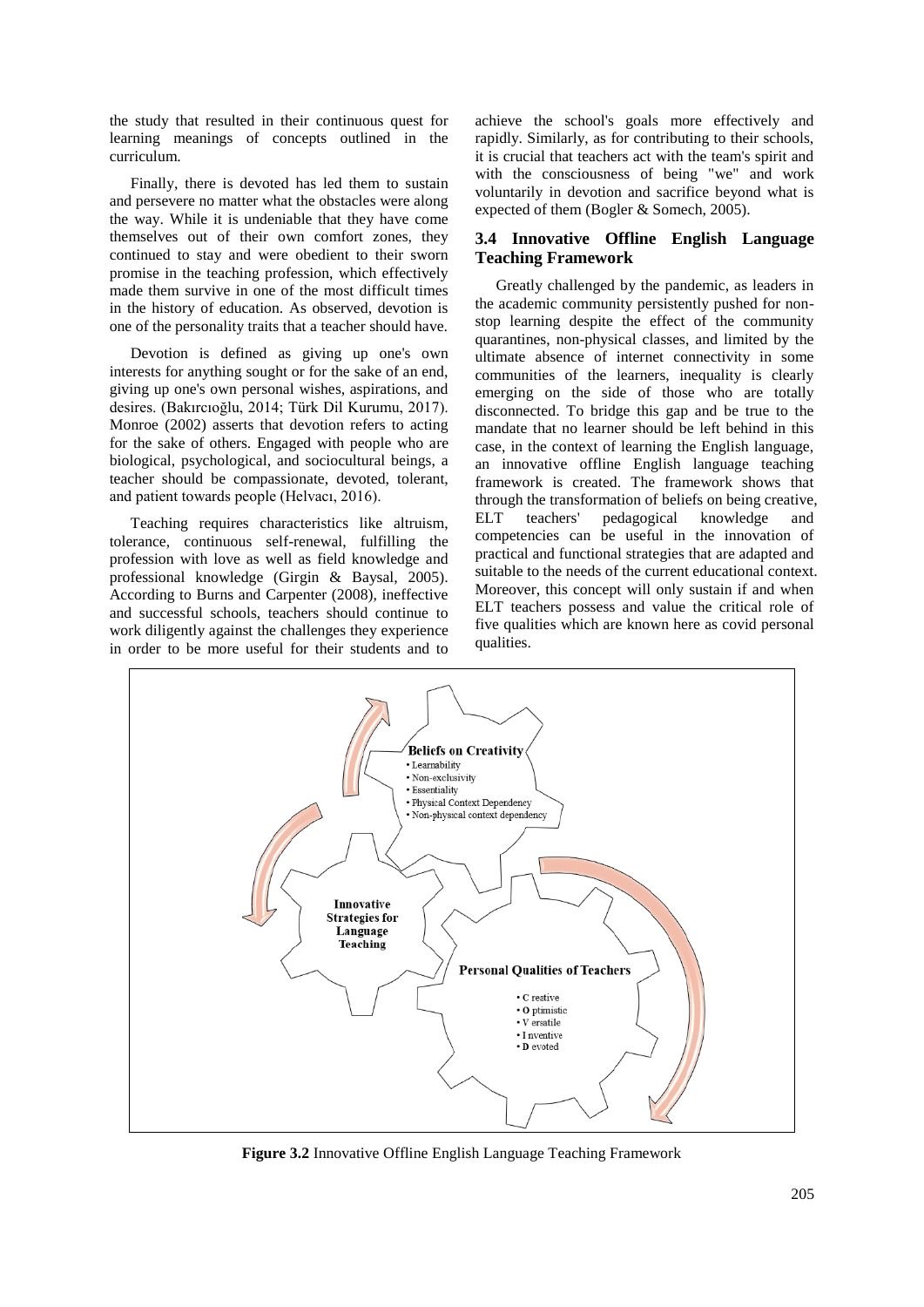### **4. Conclusion**

The study concludes that while English language teaching is affected by the shifting of the academic landscape caused by the COVID-19 pandemic, despite the absence or limitation of internet connectivity, these language teachers believed the concept of learnability and non-exclusivity essentiality, physical context dependency, and nonphysical context-dependency of creativity. In addition, beliefs in creativity became the foundation of coming up with innovative strategies to continue their instructional delivery. And in order to sustain instructional delivery, English language teachers anchored on five important qualities, namely being creative, optimistic, versatile, inventive, and devoted. These qualities will fuel teachers to go on teaching the English language regardless of the circumstances. Finally, in this study, the innovative offline English language teaching framework for instructional delivery in communities with no to limited internet connectivity can be useful but demands careful consideration of all elements involved, including the various beliefs of teachers on creativity and their translation of these beliefs into effective strategies as well as their personal qualities to effectively continue the teaching and learning of the English language despite the presence of the COVID-19 pandemic. It is only through the translation of these beliefs into creativity, meaning by simply putting them into tangible actions, that a different result will come out without getting constrained by the pandemic as teachers of English deliver their instruction.

### **References**

- Al-Ababneh, M. (2020). The Concept of Creativity: Definitions and Theories. *International Journal of Tourism & Hotel Business Management*, *2*(1) 245-249. https: doi.org/ssrn.com/abstract-3633647.
- Baer, M., and Oldham, G. R. (2006). The curvilinear relation between experienced creative time pressure and creativity: Moderating effects of openness to experience and support for creativity. *Journal of Applied Psychology, 91*(4), 963–970. http://doi.org/10.1037/0021- 9010.91.4.963.
- Barak, M. (2013). Impacts of learning inventive problem-solving principles: Students' transition from systematic searching to heuristic problem solving. *Instructional Science, 41*(4), 657-679. doi: http://dx.doi.org/10.1007/s11251-012- 9250-5.
- Bock, G.-W., Zmud, R. W., Kim, Y.-G., & Lee, J.-N. (2005). Behavioral intention formation in knowledge sharing: Examining the roles of extrinsic motivators, social-psychological forces, and organizational climate. *MIS*

*Quarterly, 29*(1), 87-111. https://doi.org/10.2307/25148669.

- Boltron, M. T., & Ramos, A. L. (2021). Improving Beginning Reading Literacy through Marungko Approach. *ASEAN Journal of Basic and Higher Education, 5*(1), 1-12.
- Bueno, A. and Pacis, J. (2020, May 20). *As Covid-19 Forces Life to Move Online, Who is Left Behind?*. CNN Philippine Life, https://cnnphilippines.com/life/ culture.
- Calderon, C. (2019). The importance of shared beliefs for social marketing programmes. *Journal of Social Marketing, 9*(1), 26-39. http://dx.doi.org/10.1108/JSOCM-01- 2018- 0013.
- Cardullo, V., Wang, C., Burton, M., & Dong, J. (2021). K-12 teachers' remote teaching selfefficacy during the pandemic. *Journal of Research in Innovative Teaching & Learning, 14*(1), 32-45. http://dx.doi.org/10.1108/JRIT-10-2020- 005.
- Chi-chung, F., Cheung, B., & Kent-man, C. (2021). A comparative study regarding distance learning and the conventional face-to-face approach conducted problem- based learning tutorial during the COVID-19 pandemic. *BMC Medical Education, 21, (141),* 1-6. http://dx.doi.org/10.1186/s12909-021- 02575-1
- Choi, L., & Chung, S. (2021). Navigating online language teaching in uncertain times: Challenges and strategies of EFL educators in creating a sustainable technology-mediated language learning environment. *Sustainability, 13*(14),1-15. http://dx.doi.org/10.3390/su13147664.
- Craft, A. (2000). *Creativity across the Primary Curriculum: Framing and Developing Practice*. Routledge Falmer.
- Cremin, T. and Barnes, J. (2015). Creativity in the curriculum. In: Arthur, James and Cremin, Teresa eds. *Learning to Teach in the Primary School (2nd ed.).* Abingdon: Routledge, pp. 357 373.
- Cohen, S. L., & Daniel, C. A. (2021). Powerful pedagogies in times of COVID: An online pedagogical collaboration between EFL students and ESL teacher candidates. *Íkala, 26*(3), 731-745. http://dx.doi.org/10.17533/udea.ikala.v26n3a14
- Coman, C., Tiru, LG., Mesesan-Schmitz, L., Stanciu, C. and Bularca MC. (2020). Online teaching and learning in higher education during the coronavirus pandemic: Students' perspective.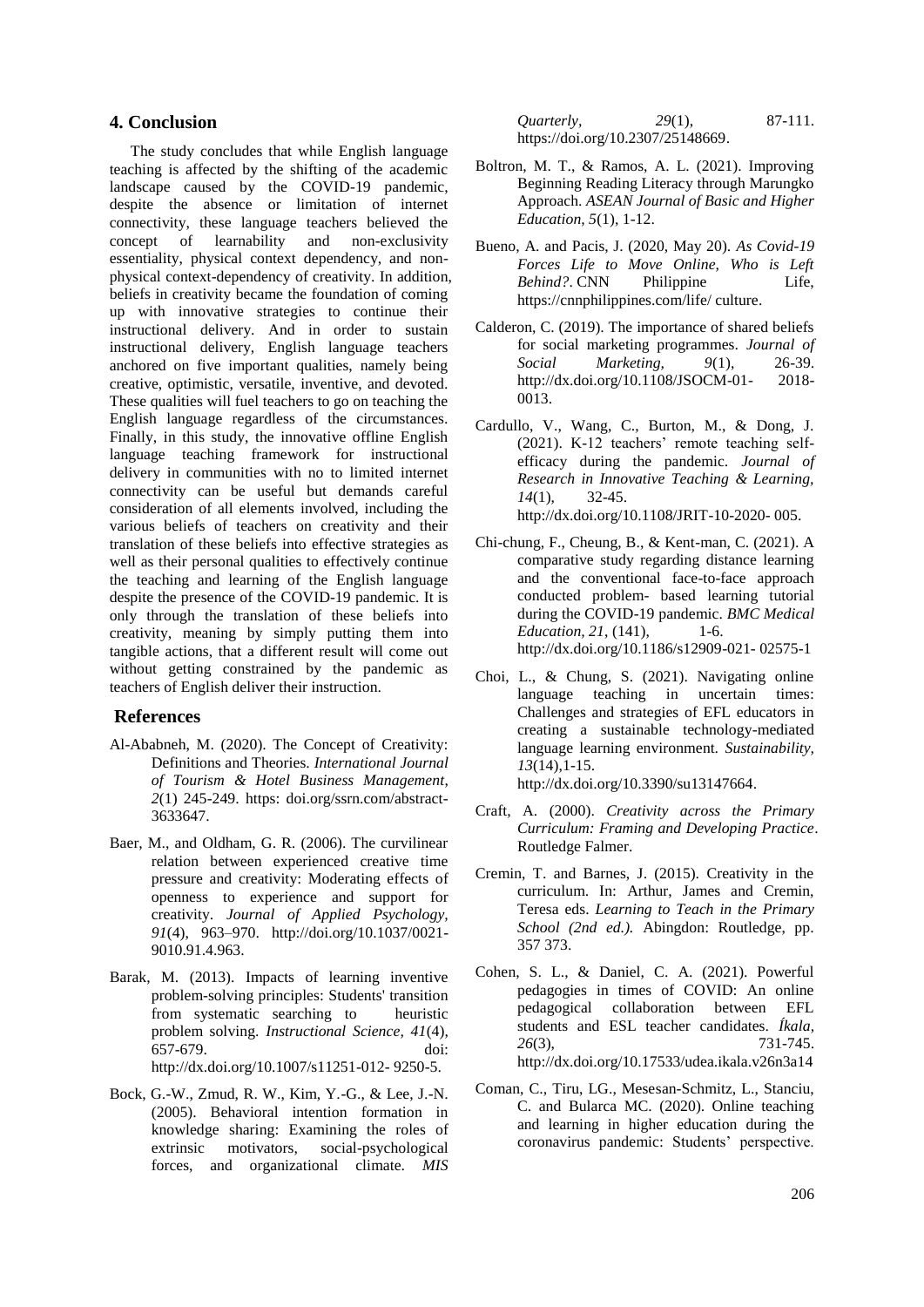*Sustainability, 12*(24), 1-15. doi: http://dx.doi.org/10.3390/su122410367

- Diab, G. M. A. E. H., & Elgahsh, N. F. (2020). E-<br>learning during COVID-19 pandemic: learning during COVID-19 Obstacles faced nursing students and its effect on their attitudes while applying it. *American Journal of Nursing, 9*(4), 300-314. https://doi.org/10.11648/j.ajns.20200904.33
- Ferrari, A., Cachia, R., & Punie, Y. (2009). Innovation and creativity in education and training in the EU member states: Fostering creative learning and supporting innovative teaching. *JRC Technical Notes*, 64(0), 52374.
- Glaser, B., & Strauss, A. (1967). *The discovery of grounded theory: Strategies for qualitative research*. Aldine Transaction.
- Goodenough, W. (1963). *Cooperation in change*. New York: Russell Sage Foundation Press.
- Hakim, B. (2020). Technology integrated online classrooms and the challenges faced by the EFL teachers in Saudi Arabia during the COVID-19 pandemic. *International Journal of Applied Linguistics & English Literature, 9*(5), 33-39.

http://dx.doi.org/10.7575/aiac.ijalel.v.9n.5p.33

- Hosseini, A. (2001). Creativity managing and creativity in management. *Journal of Rahyaft*, 26, 5-16.
- Ibrahim, B., & Mishra, N. (2016). College radio as a mechanism for participatory learning: Exploring the scope for online radio-based learning among undergraduates. *Higher Learning Research Communications, 6*(1), 21- 34. http://dx.doi.org/10.18870/hlrc.v6i1.292.
- Jabbarifar, T., & Elhambakhsh, E. L. (2012). The importance of examining teacher and learner's attitudes and understanding learning needs in<br>the twenty-first century. Journal of twenty-first century. *Journal of International Education Research, 8*(2), 71-84.
- Kampylis, P. and Berki, E. (2014). Nurturing Creative Thinking. *The International Academy of Education. 1*(1). 1-28.
- Kaplan, D. (2019) Creativity in Education: Teaching for Creativity Development. *Psychology*, 10, 140-147. doi: 10.4236/psych.2019.102012.
- Karakose, T. (2021). The impact of the COVID-19 epidemic on higher education: Opportunities and implications for policy and practice. *Educational Process: International Journal, 10*(1), 7-12. http://dx.doi.org/10.22521/edupij.2021.10 1.1.
- Kasperiuniene, J. (2018). Maintaining academic connection for collective creativity: A grounded theory of university teacher's professional behavior in social media. *Baltic Journal of Modern Computing, 6*(2),128-136. http://dx.doi.org/10.22364/bjmc.2018.6.2. 04.
- Kintanar, F. (2021). Strengths and Needs of the Faculty of Cebu Technological University-Argao Campus, Cebu, Philippines. *International Journal of Educational Science and Research (IJESR). 11* (1),115-122. .
- Kinloch, V. F. (2005). Poetry, literacy, and creativity: Fostering effective learning strategies in an urban classroom. *English Education, 37*(2), 96- 114.
- Kirsch, T. G. (2004). WHAT IS BELIEF? restaging the will to believe: Religious pluralism, antisyncretism, and the problem of belief. *American Anthropologist, 106*(4), 699-709.
- Lateef, F. (2020). Maximizing learning and creativity: Understanding psychological safety in simulation-based learning. *Journal of Emergencies, Trauma and Shock, 13*(1), 5-14. http://dx.doi.org/10.4103/JETS.JETS9619.
- Luetkemeyer, J., Adams, T., Davis, J., Redmond, T., & Hash, P. (2021). Creative practice in higher education: Decentering academic experiences. *Journal of Education for Library and Information Science, 62*(4), 403-422. http://dx.doi.org/10.3138/jelis.62-4-2020-0097.
- Lysenko, N., Shtefan, L., & Kholodniak, O. (2020). Teaching tolerance at school: the experience of modern French education system. *Journal of Liberty and International Affairs, 6*(1), 129-138.
- Mazhar, S., & Muhammad, S. A. (2018). Relationship between knowledge management and creativity among teachers of public and private sector universities at Lahore. *Bulletin of Education and Research, 40* (2), 91-104.
- Miles, M. B. and Huberman, A. M. (1994). Qualitative data analysis. An Expanded Sourcebook, 2nd ed. Sage Publication, Thousand Oaks. CA.
- Mundiri, A., Muchammad, E. M., Ubaidillah, M., Azizah, N., Zuhro, L., & Hasanah, F. (2021). Learning agility during pandemic; outstanding strategy in language learning by using zoom application. *Journal of Physics: Conference Series, 1779*(1). http://dx.doi.org/10.1088/1 742-6596/1779/1/012066.
- Muneer, S. (2021). Women empowerment, and access to education in Pakistan: Barriers within home. *Journal of the Research Society of Pakistan,*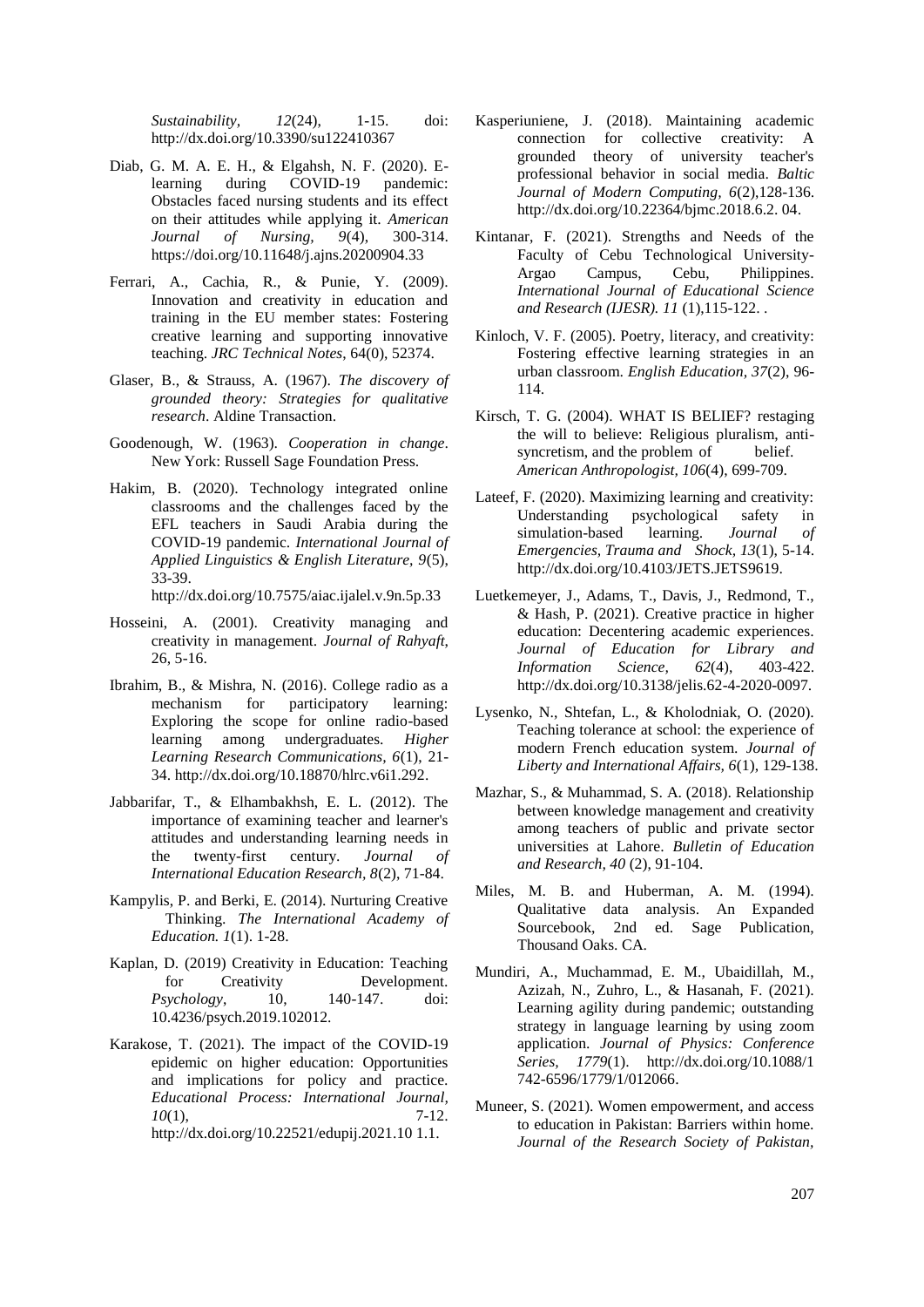http://dx.doi.org/10.3390/su13030561.

- National Advisory Committee on Creative and Cultural Education NACCCE (1999). *All Our Futures: The Report of the National Advisory Committee on Creative and Cultural Education*. London: bhttp://sirkenrobinson.com/pdf/a llourfutures.pdf
- Navarro, M. M., Prasetyo, Y. T., Young, M. N., Nadlifatin, R., & Anak Agung Ngurah, P. R. (2021). The perceived satisfaction in utilizing learning management system among engineering students during the COVID-19 pandemic: Integrating task technology fit and extended technology acceptance model. *Sustainability,*  $13(19)$ , 1-15. http://dx.doi.org/10.3390/su131910669.
- Ocetkiewicz, I. (2021). Creativity for sustainability: How do polish teachers develop students' creativity competence? analysis of research results. *Sustainability, 13*(2),571. http://dx.doi.org/10.3390/su13020571.
- Pehkonen, E., and Pietilä, A. (2003). On relationships between beliefs and knowledge in mathematics education. Paper presented at the CERME 3: Third conference of the European society for research in mathematics education, Bellaria, Italy.ble:http://citeseerx.ist.psu.edu/view.
- Pinquart, M., & Schwinger, M. (2021). The role of flexibility in the realization of inclusive education. *Sustainability, 13*(8), 44-52. http://dx.doi.org/10.3390/su13084452.
- Primi, T. and Wechsler, S. (2018). Creativity and innovation: Skills for the 21st century. *Estudos de Psicologia (Campinas)*. 35. 237- 246.http://dx.doi.org/: 10.1590/1982- 02752018000300002.
- Ramos, A. (2021). Content Knowledge and Pedagogical Skills of Teacher and Its<br>Relationship with Learner's Academic Relationship with Learner's Academic Performance in Learning English. *International Journal of Educational Science and Research (IJESR). 11* (1), 11-16.
- Rao, Z. (2013). Teaching English as a foreign language in China: Looking back and forward: Reconciling modern methodologies with traditional ways of language teaching. *English Today, 29*(3), 34-39. http://dx.doi.org/10.1017/S0266078413000291
- Raymond, A. M. (1997). Inconsistency between a beginning elementary school teacher's mathematics beliefs and teaching practice. *Journal for Research in Mathematics*

*Education, 28*(5), 550- 576. https://doi.org/10.2307/749691

- Richardson, V. (1996). The Role of Attitudes and Beliefs in Learning to Teach. Handbook of Research on Teacher Education 2nd Edition. Macmillan Publishing. NewYork.
- Robinson, K (2011). *Out of Our Minds*. Capstone Publishing Ltd.
- Ronghuai, H., Ahmed, T., Ting-Wen, C.,Zhang, X., Fabio, N., & Burgos, D. (2020). Disrupted classes, undisrupted learning during COVID-19 outbreak in china: Application of open educational practices and resources. *Smart Learning Environments, 7*(1) 1-15. http://dx.doi.org/10.11 86/s40561-020-00125-8
- Saebø, A. B., McCammon, L. A., & O'Farrell, L. (2007). Creative teaching - teaching creativity. *Caribbean Quarterly, 53*(1), 205-215. https://doi.org/10.1080/00086495.2007.116723 18
- Schubert, W. (1991). Teacher lore: A basis for understanding praxis. In C. Witherell & N. Noddings (Eds.), *Stories lives tell: Narrative and dialogue in education* (pp. 207- 233). New York: Teachers College Press. http://www.jstor.org
- Schubert, William H. (1987). Educationally Recovering Dewey in Curriculum," *Education and Culture*: 7(1) 1-32 https://docs.lib.purdue.edu/cgi/viewcontent.cgi ?article=1381&context=eandc
- Smith, N. (2019). Who says creativity can't be learned? *Business News Daily.* [https://www.businessnewsdaily.com/2471](https://www.businessnewsdaily.com/2471-creativity-innovation-learned.html) [creativity-innovation-learned.html](https://www.businessnewsdaily.com/2471-creativity-innovation-learned.html)
- Sternberg, R. J., & Chowkase, A. (2021). When we teach for positive creativity, what exactly do we teach for? *Education Sciences, 11*(5), 237-245. http://dx.doi.org/10.3390/educsci11050237.
- Tran, T.B.L.; Ho, T.; Mackenzie, S.V.; Kim, L.L. (2017). Developing assessment criteria of a lesson for creativity to promote teaching for creativity. *Think. Skills Create*. 25, 10-26. https://doi.org/10.1016/j.tsc.2017.05.006.
- Van den Berg, B., & Cocky Fortuin-van, d. S. (2019). The appropriation of symbolic language in worldview education through Bibliodrama. *Education Sciences, 9*(2) http://dx.doi.org/10.3390/ed ucsci9020088.
- Walsh, E., Anders, K., & Hancock, S. (2013). Understanding, attitude and environment: The essentials for developing creativity in STEM